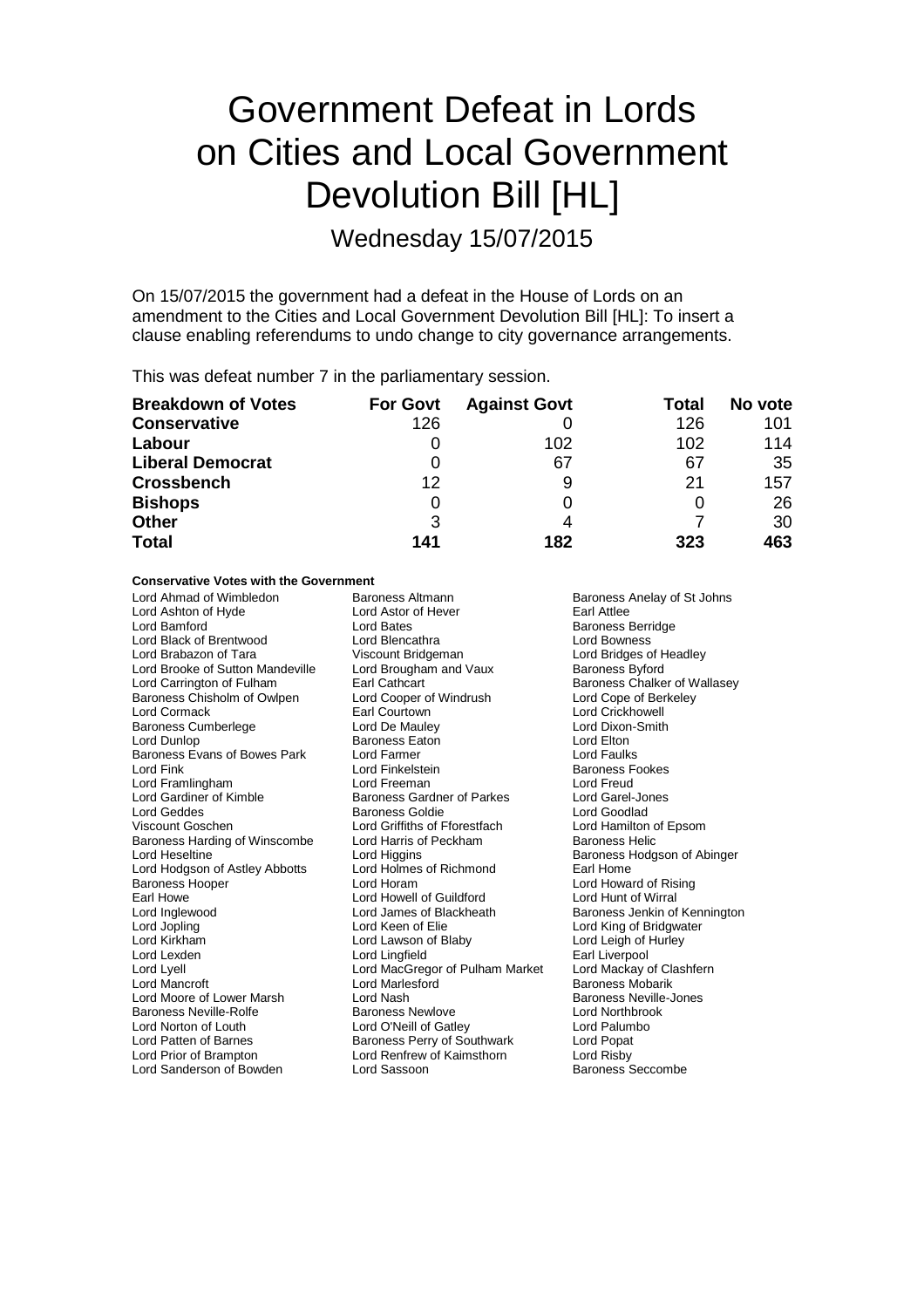Baroness Shackleton of Belgravia Baroness Shephard of Northwold Lord Sherbourness Shields<br>Baroness Shields Carl Shrewsbury Carl Shields Baroness Shields<br>
Earl Shrewsbury Carl Lord Spicer<br>
Baroness Stedman-Scott 
Baroness Stowell of Beeston Lord Strathclyde Baroness Stedman-Scott Baroness Stowell of Beeston Lord Strathclyd<br>
Lord Suri Lord Cord Taylor of Holbeach Lord Trefgarne Lord Suri Lord Taylor of Holbeach Lord Trefgarne Lord Waldegrave of North Hill Lord Wasserman<br>
Lord Whitby **Baroness Williams of Trafford** 

Earl Selborne **Lord Selkirk of Douglas** Lord Selsdon<br>Baroness Shackleton of Belgravia Baroness Shephard of Northwold Lord Sherbourne of Didsbury Viscount Ullswater **Baroness Vermann**<br>
Lord Wasserman **Baroness Wheatcroft** 

Viscount Younger of Leckie

### **Conservative Votes against the Government**

## **Labour Votes with the Government**

# **Labour Votes against the Government**

Lord Bach Lord Bassam of Brighton<br>
Lord Borrie Lord Bradley Lord Borrie Lord Bradley Lord Campbell-Savours Lord Carter of Coles<br>
Lord Clark of Windermere<br>
Lord Clinton-Davis<br>
Lord Collins of Highbury<br>
Baroness Corston Lord Clinton-Davis **Lord Collins of Highbury** Baroness Corston<br>
Baroness Crawley **Baroness Crawley** Lord Davies of Oldham **Baroness Crawley** Baroness Crawley **Lord Davies of Oldham** Lord Davies of Oldham Lord Davies Lord Davies Core<br>
Lord Desai **Collection Coincil Baroness Donaghy** Lord Elder Lord Desai **Exercise State Baroness Donaghy** Lord Elder Lord Elder<br>
Lord Evans of Temple Guiting **Baroness Farrington of Ribbleton** Lord Faulkner of Worcester Lord Foster of Bishop Auckland Lord Foulkes of Cumnock Baroness Gale Lord Harris of Haringey **Lord Hart of Chilton**<br>
Lord Haworth **Corporation Corporation** Baroness Havter of Kentish Town Lord Haworth Baroness Hayter of Kentish Town Baroness Healy of Primrose Hill<br>Lord Hollick Baroness Hollis of Heigham Lord Howarth of Newport Baroness Howells of St Davids Lord Hoyle<br>
Lord Hunt of Kings Heath Lord Irvine of Lairg Lord Hunt of Kings Heath Lord Irvine of Lairg Baroness Jones of Whitchurch<br>
Lord Jones Cord Jones Lord Judd Lord Cord Kennedy of Southwark Baroness Kinnock of Holyhead Lord Kinnock Lord Kinnock Lord Kirkhill<br>
Lord Knight of Weymouth Baroness Lawrence of Clarendon Lord Lea of Crondall Lord Knight of Weymouth **Baroness Lawrence of Clarendon** Lord Lea of C<br>Lord Levy **Baroness Lister of Burtersett** Lord Lympne Lord Levy<br>
Lord Macdonald of Tradeston<br>
Lord MacKenzie of Culkein Lord Macdonald of Tradeston Lord MacKenzie of Culkein Baroness Massey of Darwen<br>Lord Maxton Lord McAvoy Lord McAvoy Baroness McIntosh of Hudnal Lord Maxton Lord McAvoy Baroness McIntosh of Hudnall Lord Mendelsohn **Lord Monks** Cord Monks Baroness Morgan of Ely<br>
Lord Morris of Handsworth Baroness Morris of Yardley Baroness Nye Lord Patel of Blackburn **Baroness Pitkeathley** Cord Prescott Baroness Proses Cuin Lord Radice<br>Baroness Prosser **Baroness Quin** Lord Radice Baroness Prosser **Baroness Quin**<br>
Baroness Ramsay of Cartvale Baroness Rebuck **Carolic Canadical Lord Reid of Cardowan** Baroness Ramsay of Cartvale Baroness Rebuck Lord Reid of Cardowan<br>Lord Rosser Lord Rosser Baroness Rovall of Blaisdon Baroness Scotland of Asthal Lord Rosser The Baroness Royall of Blaisdon<br>Baroness Sherlock Scotland Of Astronomic Scotland Of Asthala Baroness Smith of Gilmorehill Lord Snape<br>Lord Stevenson of Balmacara Lord Stone of Blackheath Baroness Taylor of Bolton Lord Stevenson of Balmacara Lord Stone of Blackheath Baroness Ta<br>
Lord Taylor of Blackburn Baroness Thornton Lord Touhig Lord Taylor of Blackburn Baroness Thornton Baroness Thornton Lord Turnberg Lord Watson of Invergowrie **Baroness Wheeler**<br>Baroness Wilkins **Baroness Wilkins** Lord Woolmer of Leeds

Baroness Adams of Craigielea Lord Adonis Lord Anderson of Swansea Evance Baroness Farrington of Ribbleton Lord Faulkner c<br>
Lord Foulkes of Cumnock Baroness Gale Baroness Gould of Potternewton Viscount Ha<br>
Lord Hart of Chilton Control Lord Haskel Baroness Hollis of Heigham Lord Howarth of Newport<br>Lord Hoyle Lord Hughes of Woodside Lord Judd Lord Kennedy of Southwark<br>Lord Kinnock Lord Kirkhill Baroness Morris of Yardley **Baroness Nye Baroness Nye Baroness Nye Baroness Nye Baroness Nye Baroness Nye Baroness Nye Baroness Nye Baroness Nye Baroness Nye Baroness Nye Baroness Nye Baroness Nye Baroness Nye Baroness Nye** Viscount Simon<br>
Lord Snape<br>
Lord Soley<br>
Lord Soley Lord Turnberg **Lord Turnberg** Baroness Warwick of Undercliffe Baroness Warwick of Undercliffe

Lord Young of Norwood Green

#### **Liberal Democrat Votes with the Government**

## **Liberal Democrat Votes against the Government**<br>I ord Alderdice Baroness Ba

Baroness Bakewell of Hardington Mandeville Baroness Barker

- Lord Cotter **Lord Dholakia** Lord Dholakia **Baroness Doocey**<br>
Lord Fox Baroness Garden of Froqnal Lord German Lord Goddard of Stockport Lord Greaves<br>
Baroness Hammed Baroness Harris of Richmond Baroness Humphreys Baroness Hussein-Ece Baroness Janke Baroness Jolly Lord Kirkwood of Kirkhope **Baroness Kramer** Baroness Lord Lee of Trafford Baroness Linklater of Butterstone Lord Loomba **Baroness Ludford** Baroness Linklater of Butterstone Lord Loomba<br>
Lord Maclennan of Rogart Baroness Maddock Baroness Manzoor Lord Maclennan of Rogart Baroness Maddock Baroness Manazoor Baroness Manazoor Baroness Manazoor Baroness Manaz<br>Earl Mar and Kellie Baroness Lord Marks of Henley-on-Thames Lord McNally Lord Newby **Baroness Northover** Cord Paddick<br>
Lord Palmer of Childs Hill **Baroness Parminter** Baroness Pinnock Lord Palmer of Childs Hill Baroness Parminter and Baroness Pinnock Baroness Pinnock Baroness Pinnock Baroness P<br>
Baroness Randerson Baroness Panness Pinnock Baroness Pinnock Baroness Pinnock Baroness Pinnock Baroness Pinno
- Baroness Bonham-Carter of Yarnbury Baroness Brinton Lord Burnett Baroness Garden of Frognal Baroness Harris of Richmond Baroness Hum<br>Baroness Janke Baroness Jolly Lord Marks of Henley-on-Thames Baroness Randerson
-